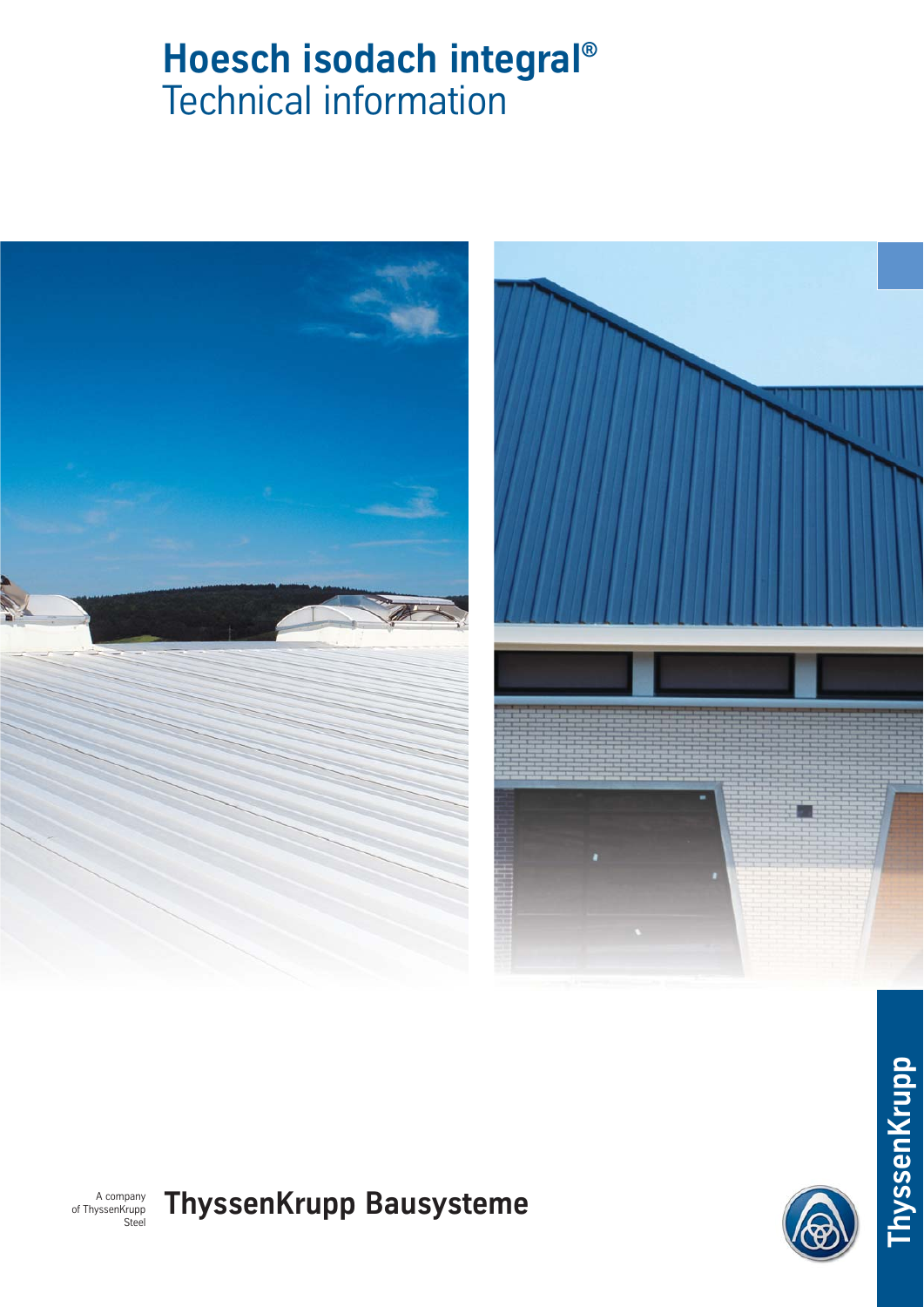## **Contents**

### Page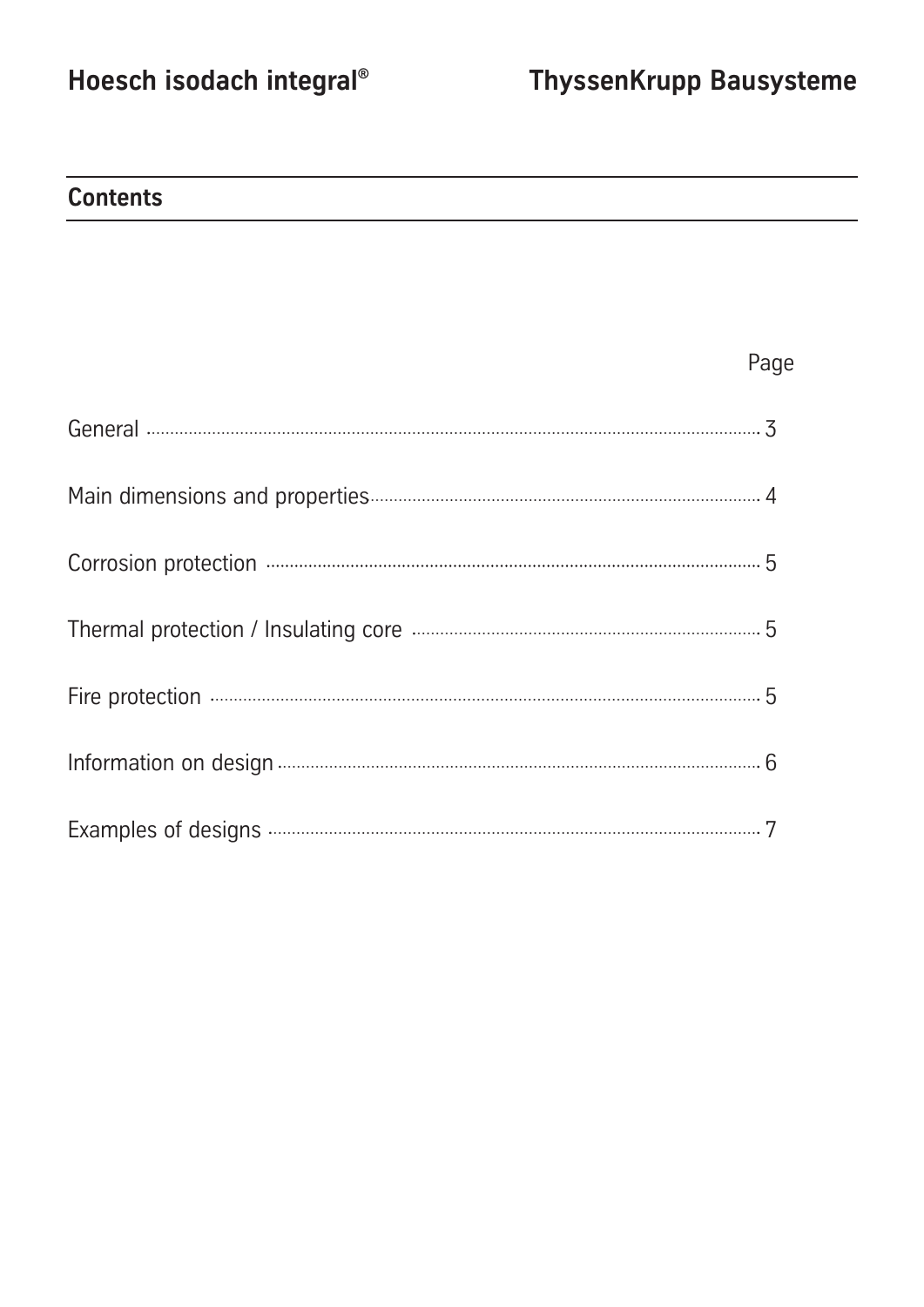### **1. General**

A further development of the Hoesch isodach integral® sandwich panel unites the positive properties of the joint geometry (Triplex) which is well known from thermodach panels and, in most cases, con-cealed fastening technology which is an ideal supplement to sandwich wall panels produced by ThyssenKrupp Bausysteme. The concealed fastening in the roof surface gives a homogeneous visual effect thereby meeting exacting architectural demands.

The building owner has a modern, functionally safe and high-quality building element. It is not necessary to use special pressing tools for erection. The high standards applied to roof safety are fully complied with.

### **Hoesch isodach integral®**

- Permanently weather tight against rain, wind and snow
- Firmly fastened to be resistant to wind uplift forces
- Almost maintenance-free, keeps its value
- Low project costs as a result of the short installation time
- High load-bearing capacity
- Excellent thermal insulation with a U value of  $0,28$  W/m<sup>2</sup>K (roofing panel TL115i)

Joint sealing using the **Triplex system:**

- **1.** External sealing against penetration by surface water
- **2.** Internal sealing for completion of the vapour barrier
- **3.** Sealing strip applied to the foam layer during production to compensate for tolerances

### **Quality assurance**

In addition to regular in-house production control the conditions of the approval demand external supervision by an independent test institute. Furthermore, the quality criteria of RAL-GZ 617 are complied with.



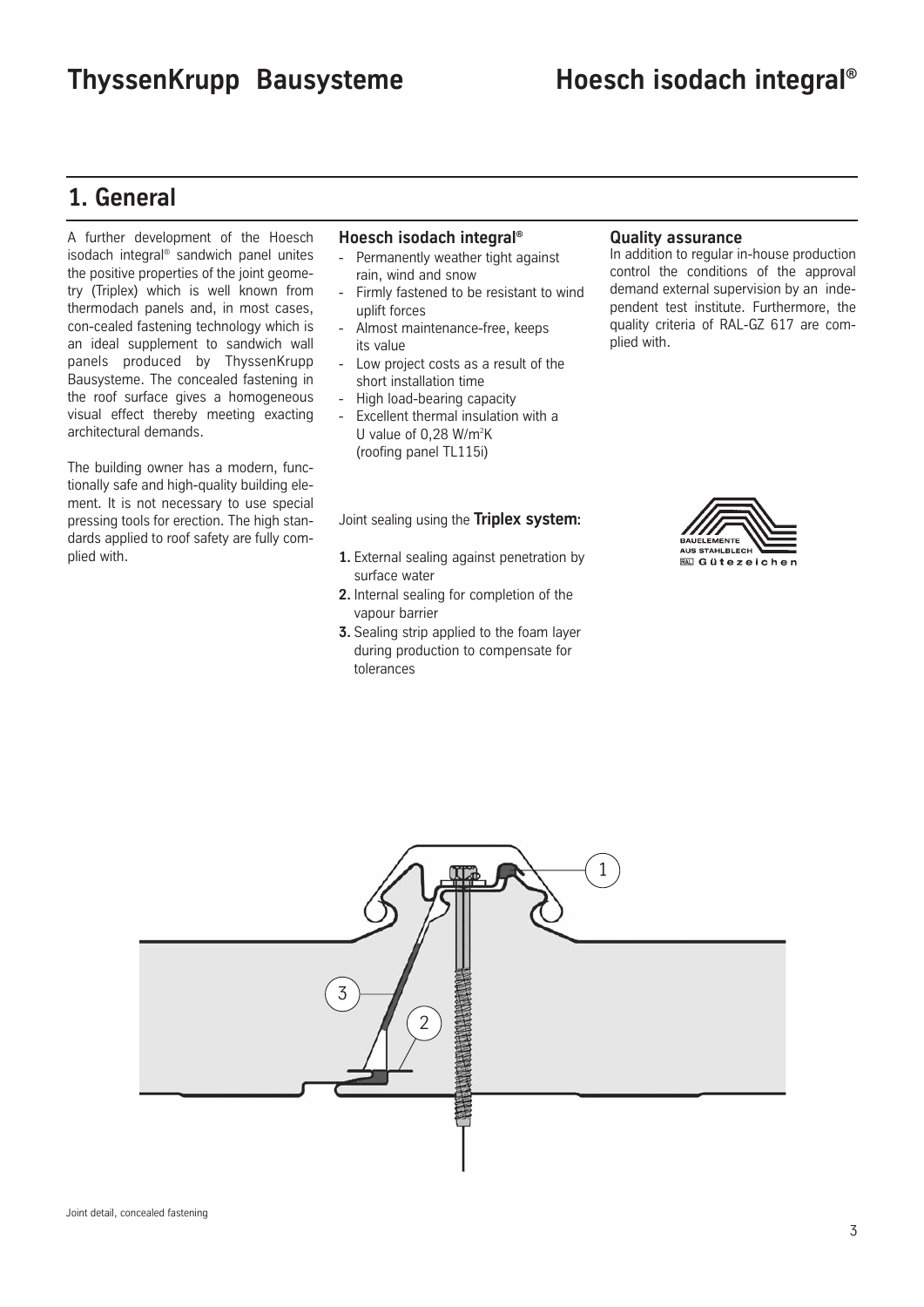

## **2. Main dimensions and properties**

| Designation<br>of building<br>element                                                                                      | Element<br>thickness<br>d | Material thickness<br>outer<br>sheet<br>$\mathfrak{r}_{\scriptscriptstyle\mathsf{N}}$ | inner<br>sheet<br>$t_{\scriptscriptstyle\rm N}$ | Max.<br>length<br>supplied | Weight       | Thermal<br>resistance<br>$R^*$ | Heat<br>transfer<br>coefficient<br>$U^*$ | Thermal<br>resistance<br>$R_0$ ** | Heat<br>transfer<br>coefficient<br>$  ^{**}$ |
|----------------------------------------------------------------------------------------------------------------------------|---------------------------|---------------------------------------------------------------------------------------|-------------------------------------------------|----------------------------|--------------|--------------------------------|------------------------------------------|-----------------------------------|----------------------------------------------|
| Hoesch<br>isodach<br>integral <sup>®</sup>                                                                                 | mm                        | mm                                                                                    | mm                                              | m                          | $kq/m^2$     | $m^2$ K/W                      | $W/m^2K$                                 | $m^2$ K/W                         | $W/m^2K$                                     |
|                                                                                                                            | 75                        | 0.50<br>0.75                                                                          | 0.40<br>0.50                                    | 24                         | 9.9<br>13.1  | 1.89                           | 0.49                                     | 1.85                              | 0.56                                         |
|                                                                                                                            | 95                        |                                                                                       |                                                 |                            | 10.7<br>13.9 | 2.78                           | 0.34                                     | 2.75                              | 0.38                                         |
|                                                                                                                            | 115                       |                                                                                       |                                                 |                            | 11.5<br>14.7 | 3.66                           | 0.26                                     | 3.65                              | 0.29                                         |
|                                                                                                                            | 135                       |                                                                                       |                                                 |                            | 12.2<br>15.4 | 4.54                           | 0.21                                     | 4.50                              | 0.23                                         |
| $***$<br>* calculation acc. to EN ISO 6946<br>calculation acc. to EN 13 165 taking account of the joints acc. to EN 14 509 |                           |                                                                                       |                                                 |                            |              |                                |                                          |                                   |                                              |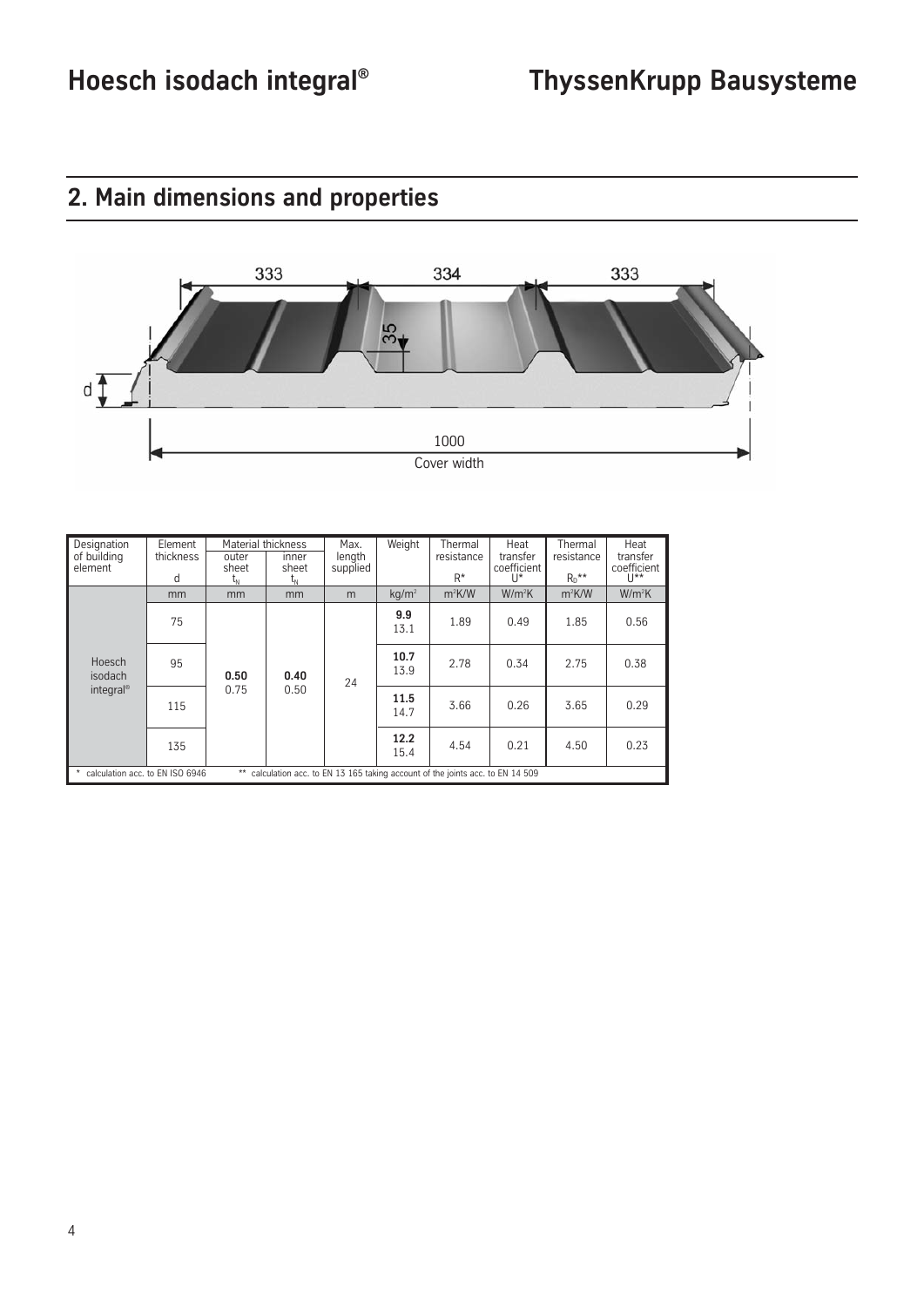### **3. Corrosion protection**

3.1 Standard coating systems for Hoesch isodach integral®

| Abbreviation                         | Coating system                              | Nominal layer thickness | Class of corrosion |  |
|--------------------------------------|---------------------------------------------|-------------------------|--------------------|--|
|                                      |                                             | $(\mu m)$               | DIN 55928-8        |  |
| PLADUR <sup>®</sup> PVF <sup>2</sup> | PVF <sup>2</sup><br>Polyvinylidene fluoride | 25                      | Ш                  |  |
| PLADUR <sup>®</sup> SP               | SP<br>Polyester                             | 25                      | Ш                  |  |
| PLADUR <sup>®</sup> DU               | DU<br>Polyester                             | 15                      |                    |  |

Other systems are available on request. Special recommendation for roofs when no colour is specified:

GALVALUME® (AZ 185) without coating

This alloy-galvanized cover sheet achieves, without any additional coil coating, corrosion protection class III as per DIN 55928-8. The layer weight is 185 g/m<sup>2</sup>.

Other variations for the faces such as aluminium or stainless steel are available on request.

### **4. Thermal protection / Insulating core**

The insulating core made from closed-cell HFCW-free polyurethane rigid foam with its excellent thermal insulation properties connects the steel faces in a manner so as to be shear-resistant. Its high compressive strength is essential to give the high rigid-

ity and the extraordinary load-bearing capacity of the panels. PUR rigid foam is to a great extent resistant to chemicals that may commonly occur in practice. Its behaviour with respect to other materials is chemically neutral, and it does not contain

any substances which promote corrosion. Its resistance to fungi and microbes guarantees resistance against rotting and putrefaction. This roof system is also available with PIR-foam on request.

### **5. Fire protection**

Hoesch isodach integral® is a combination of non combustible, coil-coated steel cover sheets (building material class A2, according to DIN 4102-1) and normally inflammable insulating material. In accordance with DIN EN 13501-1, building material class C-s3, dØ (virtually noninflammable) is achieved. The panels are resistant to flying sparks and radiated heat as per DIN 4102-4. Thus, they meet the criteria for "hard roofing" (premium guideline of the association of property insurers). Furthermore, the sandwich panels comply with the  $B_{\text{ROOF}}$  classification

as per DIN EN 14 509 on the behaviour in fire in the case of external impact on roof coverings. Sandwich panels with a core consisting of polyurethane rigid foam demonstrably do not contribute to the spread of a fire load.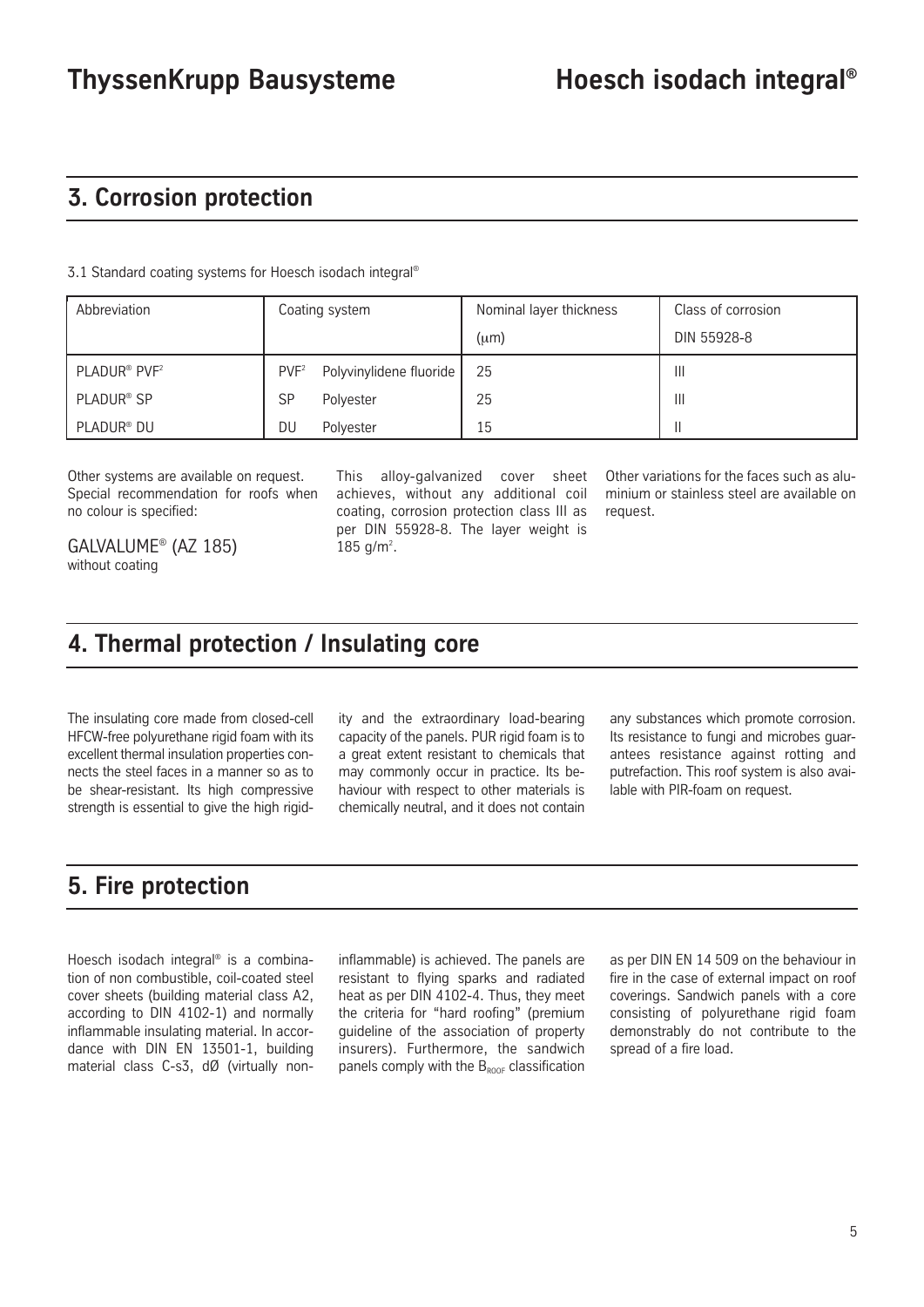### **Hoesch isodach integral® ThyssenKrupp Bausysteme**

### **6. Information on design**

6.1 Roof slope

It is recommended that the following roof slopes are observed:

- roofs without end laps and without roof apertures  $3^\circ \approx 5\%$
- roofs with end laps and with roof apertures  $5^{\circ} \approx 9 \%$

 $5^\circ \approx 9 \%$  $3^{\circ}$  ≈ 5 % > $60$ Intermediate support<br>Intermediate support

6.2 Width of support In accordance with the official approval,

the following minimum supporting widths must be observed:

| intermediate supports:                     | $>60$ mm |
|--------------------------------------------|----------|
| end supports:                              | $>40$ mm |
| end lap:                                   | $>85$ mm |
| The data given in the structural analysis  |          |
| and in the detailed drawing, respectively, |          |

### 6.3 Fastening

are determining.

Fastening of Hoesch isodach integral® panels is concealed by the joint cover profile (part.no. S33-051). Normally, only one fastener is required per longitudinal joint at the crossing point with the purlin. Fastening is made using screws and either washers or load distribution plates (part no. Z33-051 and Z33-052, respectively). The appropriate version is specified in the structural analysis and the laying plans. Design tables may be helpful for preliminary calculation. They can be found on the Internet under www.tksbau.com.

For fastening Hoesch isodach integral® panels to the supporting structure, officially approved fasteners with a minimum diameter of 6.3 mm made from stainless steel are required.

Depending on the material and the thickness of the supporting structure, different screw types are required.

Where high demands are imposed on the tightness of the longitudinal joint, or in the case of high deflections and high utilisation of the load-bearing capacity, it is

recommended that screws spaced at 500 or 600 mm are provided in the longitudinal joint also between the supporting points.

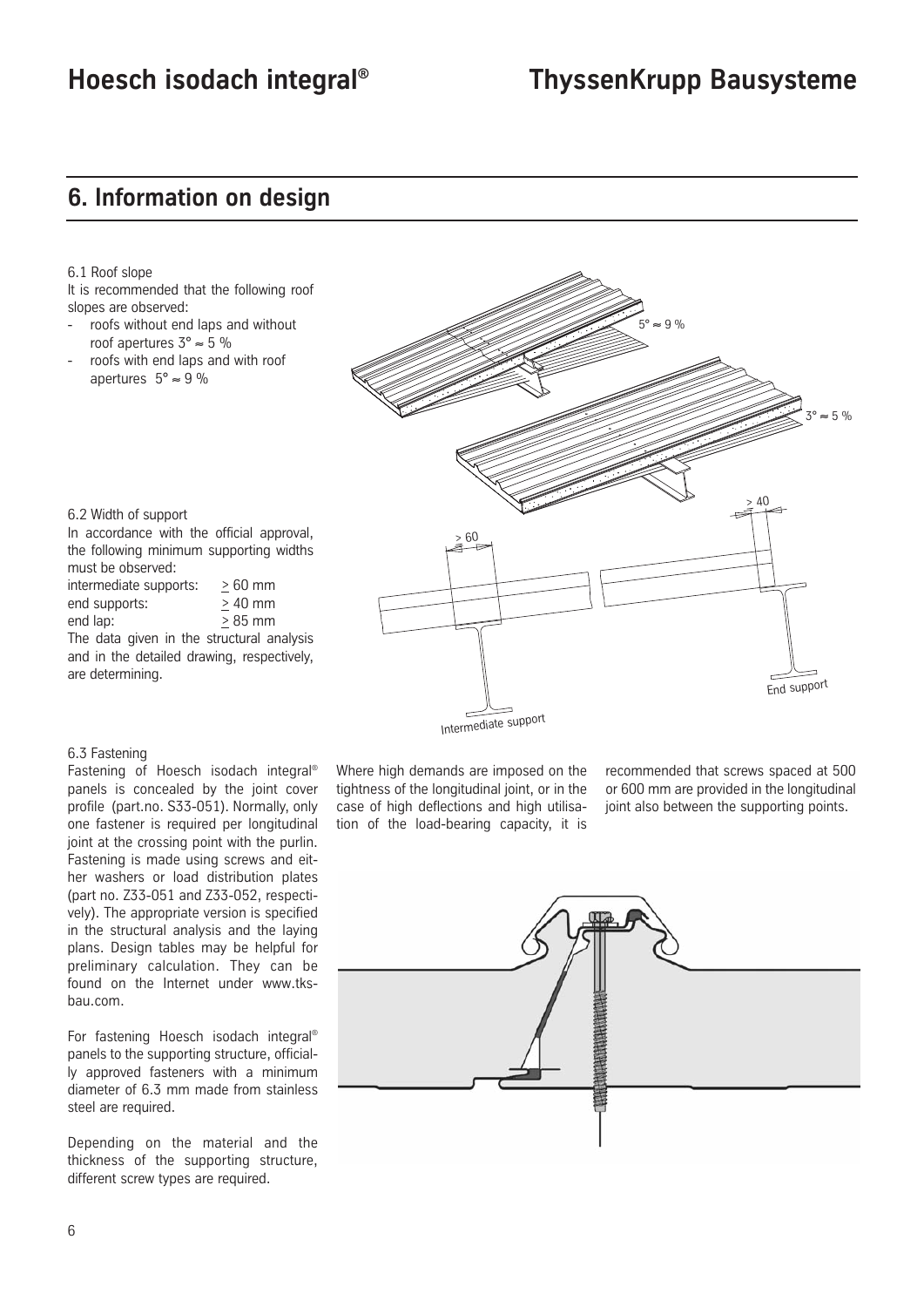### **7. Examples of designs**

The examples of designs shown hereafter are basic recommendations which are intended to ensure that buildings are free from defects and are erected in a professional and appropriate manner according to the state of the art, provided that they are subject to normal loads. They have been selected on the basis of our own and

#### 7.1 Ridge

Before laying Hoesch isodach integral® panels, the two ridge purlins should be bridged using an internal ridge flashing, adapted to suit the roof slope. This allows the joint between the panels to be closed using PUR foam or mineral wool and this ensures that the underside is visually faultless.

Surface water is prevented from penetrating into the building by the lower flange of the cover sheet for approx. 30 mm of which is folded up. This is particularly important in the case of roofs with a shallow slope.

The wind barrier is formed by a filler section made from cellular polyethylene which is covered by a serrated plate. It is important to make this connection watertight by using sealing strips as shown and silicon if necessary. A ridge cap is then placed against the upper flanges of the roofing panels on either side of the roof and fastened with screws. The minimum dimensions of screws and washers are as follows:

Screw diameter: 6.3 mm Washer diameter: 16.0 mm Screws without a thread immediately below the head are suitable for this purpose.

The panels are fastened as described in 6.3. Additionally, fasteners can be used below the ridge cap in the lower flange of the upper cover sheet. At the longitudinal joints of the panels, in the area of the sealing strip (5) and at the cross joints of the ridge plate (7) additional sealing is required.

our customers' experience. Further examples can be found on the Internet under www.tks-bau.com "Konstruktionsvorschläge". Adopting these examples does not relieve the user from the responsibility for his own action to suit local conditions and circumstances. Furthermore, we refer to the information issued by IfBS, in particular

to bulletin no. 4.02 "Building physics, tightness of joints in light-gauge steel construction", which gives details. Also use the guide to good practice from the National Federation of Roofing Contractors (UK).

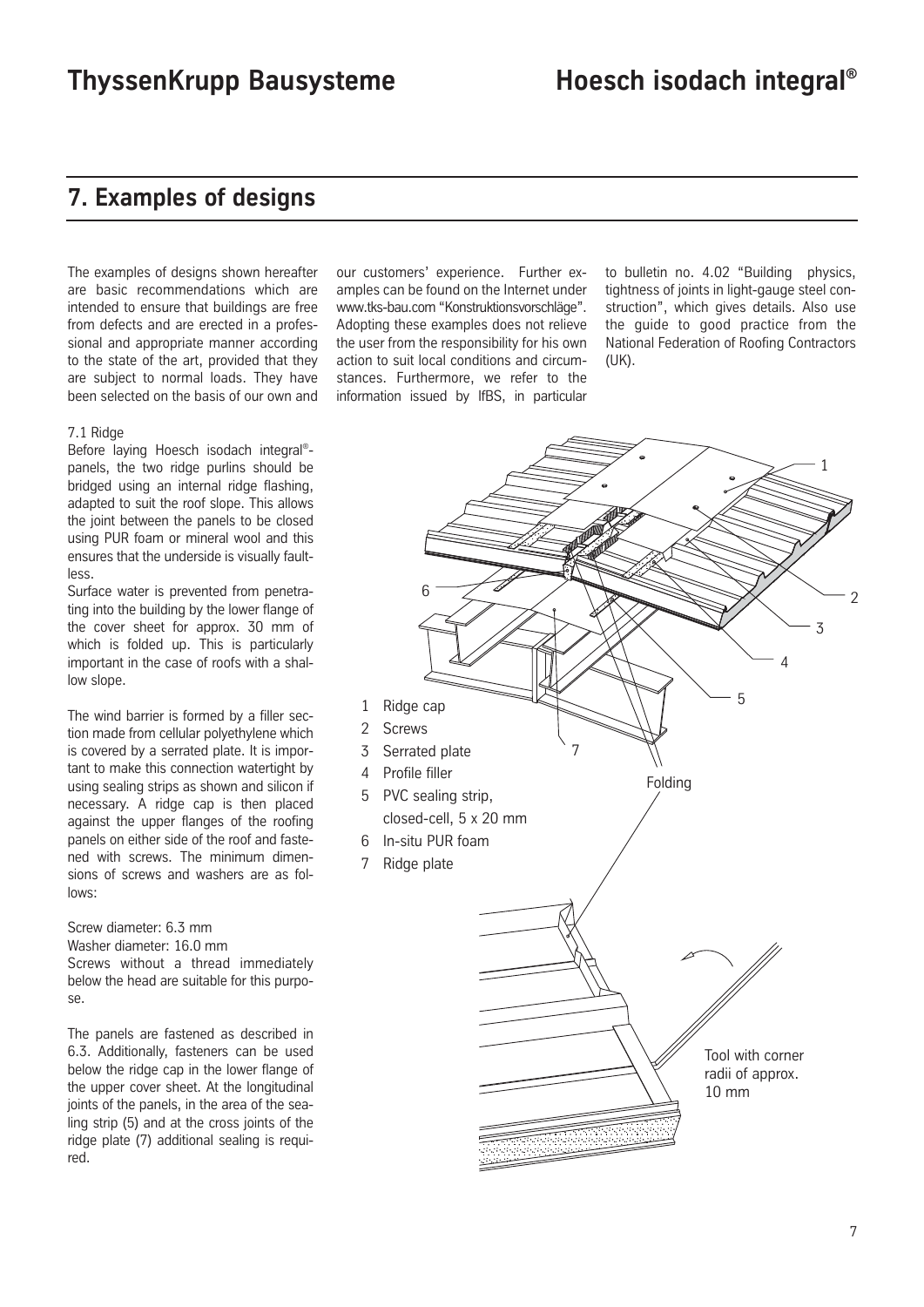### **Hoesch isodach integral® ThyssenKrupp Bausysteme**

### **7. Examples of designs**

#### 7.2 Eaves

Hoesch isodach integral® panels require continuous support across the complete width. Therefore, when they are fastened to edge supports, the gutter brackets must be mounted flush. If this is not possible, e.g. when fastening directly to steel or concrete structures, the space between the gutter brackets must be filled in. In the eaves area, sealing strips of 5 x 20 mm and 10 x 25 mm, respectively, must be inserted between the Hoesch isodach integral® panels, the supporting structure and the sheet accommodating the gutter in order to compensate for constructional toler-ances and for sealing purposes.

Depending on the climatic conditions and their impact on the building, the inside steel sheet of Hoesch isodach integral® may be thermally uncoupled from the outside by a small slit (approx. 3 mm wide). Special attention however should be paid to ensure that the end supporting conditions as per structural analysis are observed.

It is recommended that a water guidance sheet (part no. K30-...) is installed at the eaves edge to ensure that water can run off in an unimpeded manner under the influence of a strong wind and also for concealing the cut surface of the panel.

#### 7.3 Verges

Before the verge profile is installed, the joint between the roofing panels and the wall structure is filled in using PUR foam (as in the ridge area). This reduces the formation of thermal bridges in the thermal insulation. Another improvement may be achieved by thermally uncoupling the small inside from the outside by a slit (approx. 3 mm wide). Special attention however should be paid to ensure that the end supporting conditions as per structural analysis are observed.

The verge profile is fastened to the ribs of Hoesch isodach integral® at a distance of 500 mm using two staggered rows of screws.



- 5. Gutter brackets
- 6. Possible slit

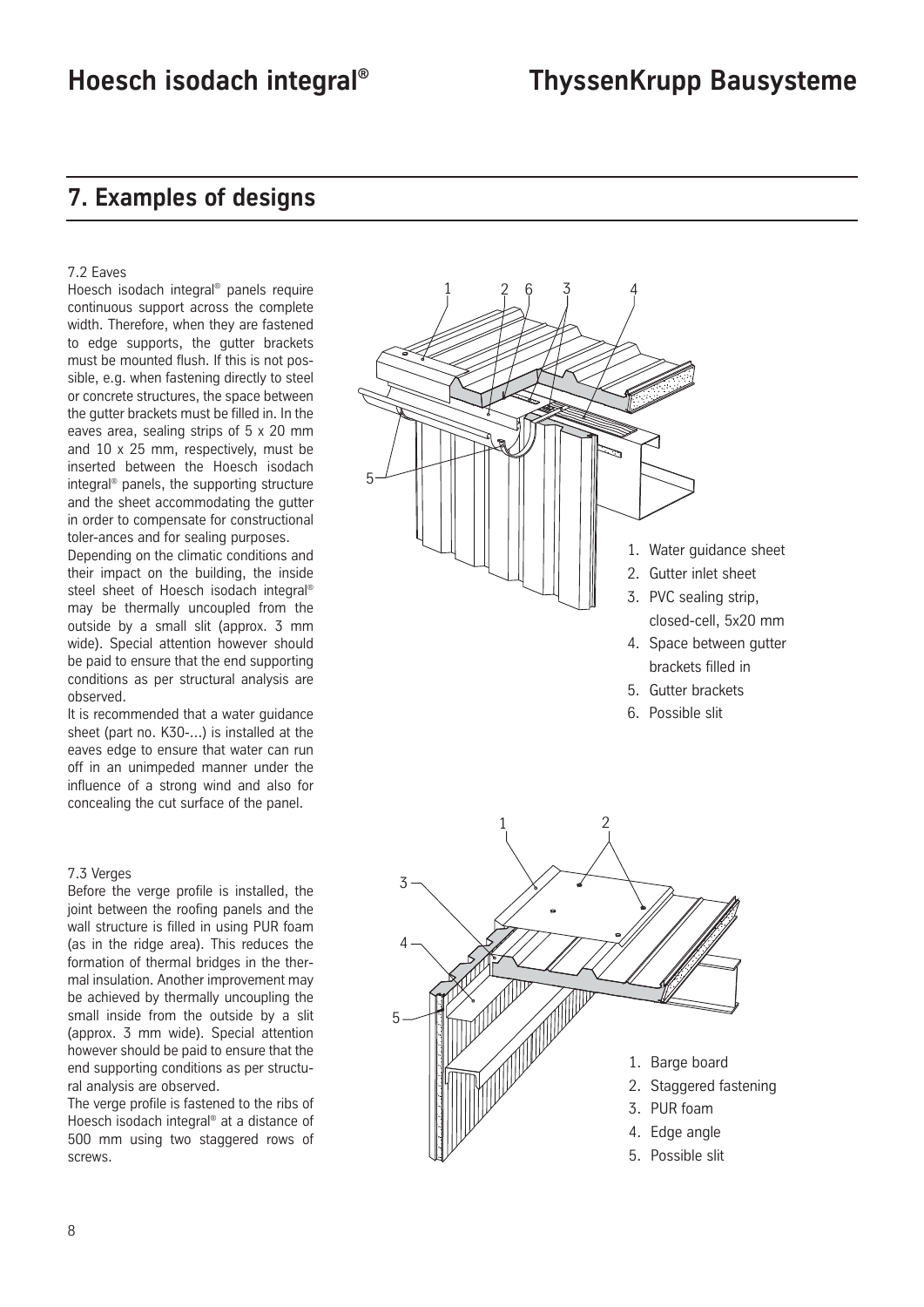## **ThyssenKrupp Bausysteme Hoesch isodach integral®**

### **7. Examples of designs**

#### 7.4 Roof apertures

Any apertures for lighting, ventilation and/or smoke extraction should be carefully planned and executed. Commercially available rooflights, which are continuously arranged in the ridge or at right angles from the ridge to the eaves, have proved to be appropriate. They can be easily installed, and they allow a roof slope of  $3^\circ \approx 5\%$ .

Connections to the roof area are made in the same way as those described in the "ridge" and "verges" chapters.

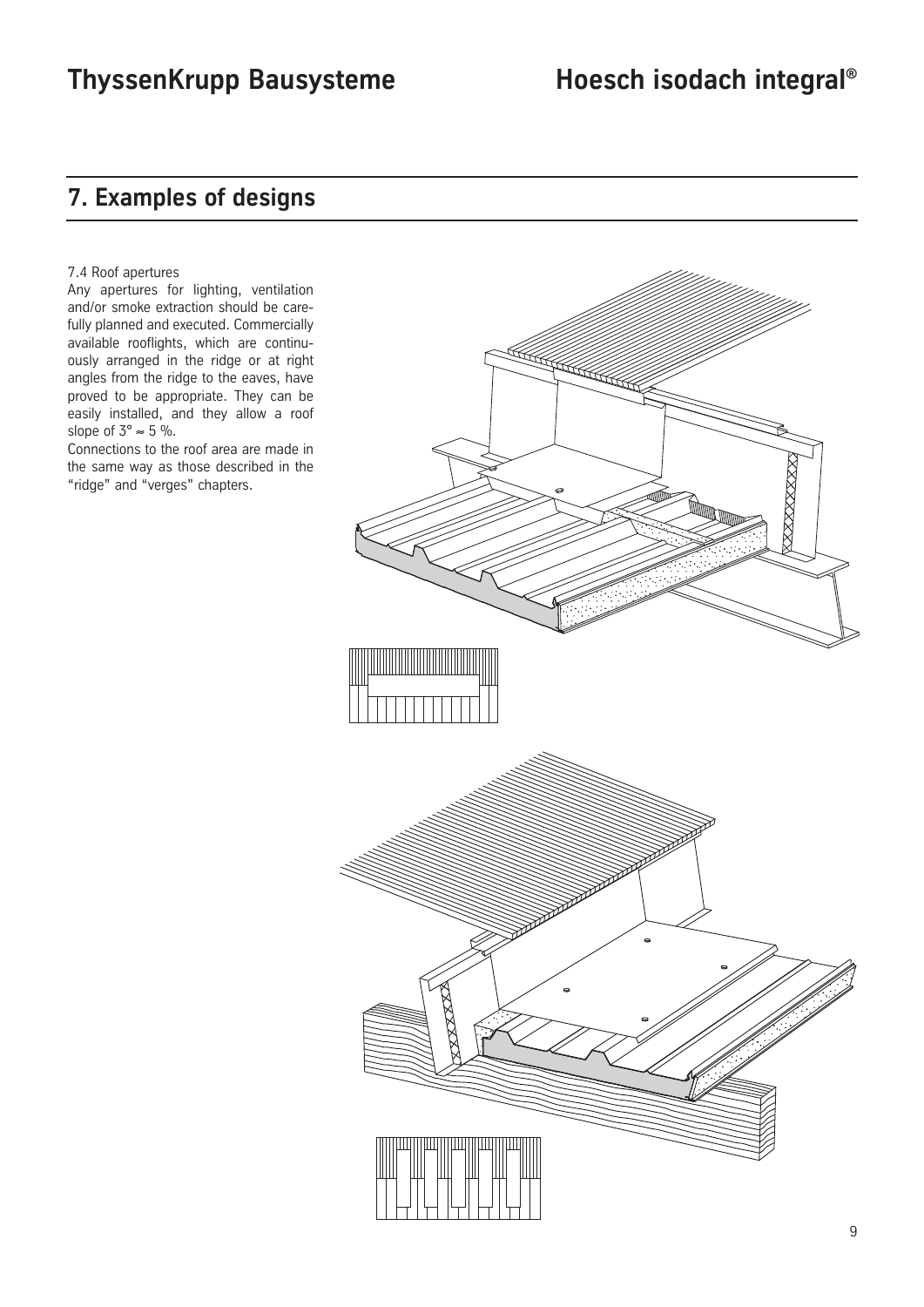### **Hoesch isodach integral® ThyssenKrupp Bausysteme**

### **7. Examples of designs**

7.5 Subsequent installations Apertures in the roof, which may become necessary later e.g. as a result of a change in the use of the building, should be cut and sealed as shown.

Transmission of any loads which occur requires a structural analysis, and special construction measures (framings) may be necessary.

When making apertures, connections to the outside steel face of the Hoesch isodach integral® panels must be made very carefully. The same applies to vapourtight connection of the inside steel face.

5 6 4 3 2 1 1. Flat sheet cover 2. Sheet with collar 3. Rosette 4. Serrated sheet 5. Profile filler 6. Folding 7. Connect the inside steel face so that it is vapour-tight Sliding plate to be provided up to the ridge Cover sheet connected to the beads 7

Small apertures for pipes (max. Ø 200 mm) can be provided using pipe sleeves which adapt themselves to suit the profile geometry. The system is completed by a stainless steel hose sleeve which seals the pipe sleeve and the pipe.